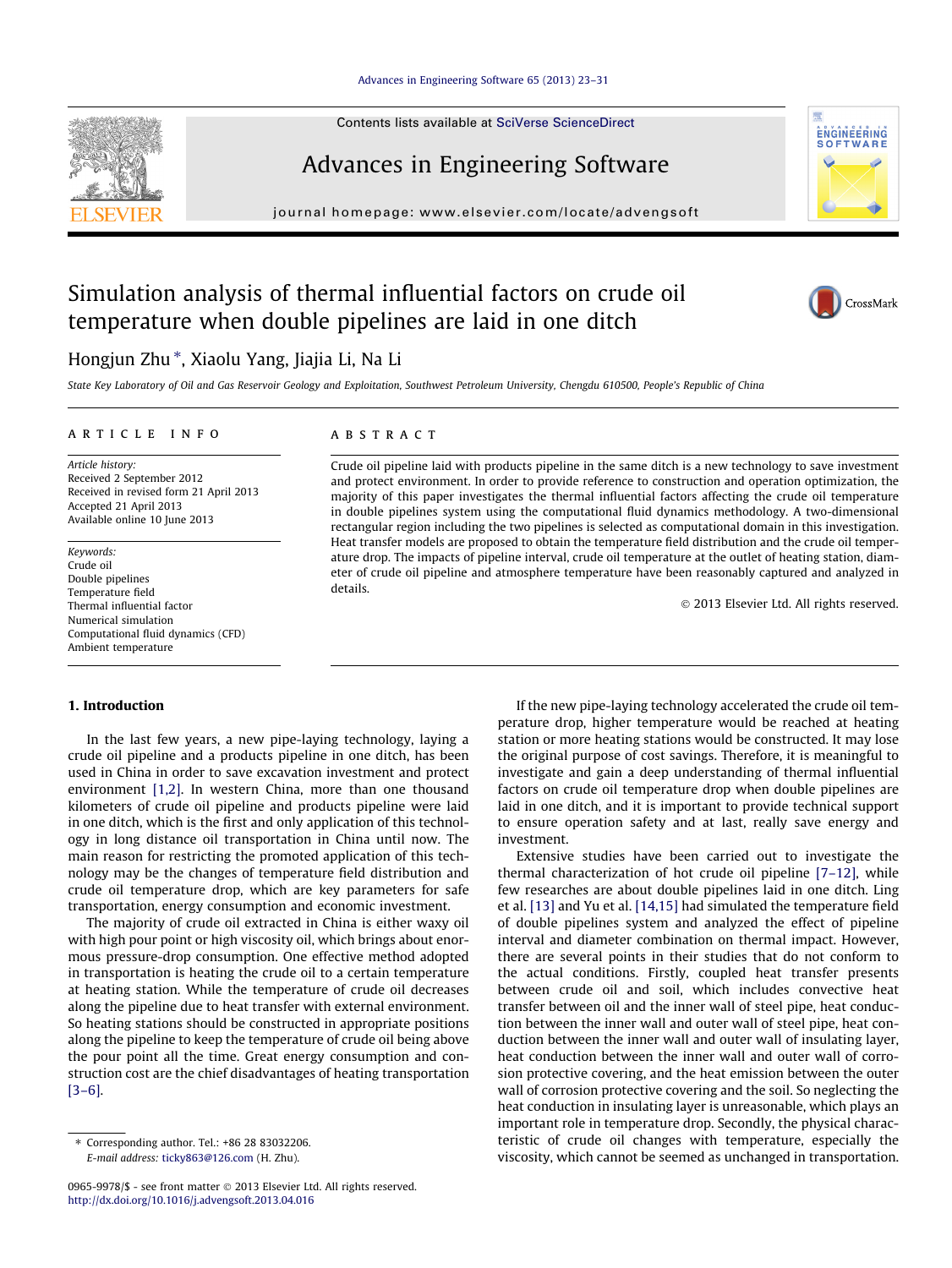#### Nomenclature

|                  | radial fraction concentration of wax moleculars, -            |
|------------------|---------------------------------------------------------------|
| $c_p$            | specific heat capacity, J $kg^{-1} K^{-1}$                    |
| $d_{in}$         | inner diameter of oil pipe, m                                 |
| $D_m$            | coefficient of molecular diffusion, $m^2 s^{-1}$              |
| e                | per unit mass of internal energy, $m^2 s^{-2}$                |
| $\boldsymbol{f}$ | coefficient of friction resistance, -                         |
| g                | acceleration of gravity, m $s^{-2}$                           |
| G                | per unit area of wax molecular diffusion quality, kg $m^{-2}$ |
| h                | per unit mass of enthalpy, $m^2 s^{-2}$                       |
|                  | entrance lengths, m                                           |
| Nu               | Nusselt number                                                |
| р                | pressure, Pa                                                  |
| Pr               | Prandtl number                                                |
| $q_{0}$          | per unit area of heat flux density of crude oil, $W m^{-2}$   |
| $q_R$            | per unit mass of radiant heat transfer rate, $m^2 s^{-3}$     |
| r                | radius. m                                                     |
| $r_{w}$          | thickness of wax deposition, m                                |
| Re               | Reynolds number                                               |
| t                | time, s                                                       |
| T                | temperature, K                                                |
| $T_0$            | temperature of inner pipe wall, K                             |

Thirdly, pipelines are usually laid in the same plane bottom of one ditch. So pipeline buried depths of the two pipelines, the depths from the center of pipelines to ground surface, are different. Fourthly, atmosphere temperature also influences the temperature field distribution, especially the extreme cold or hot atmosphere temperature should be considered. Last but not least, the grid used in their research is sparse. A denser grid should be adopted to ensure reliable accuracy. So a more accurate and comprehensive study is needed.

Since numerical methods can take more factors into account with fewer assumptions and have advantages of low cost and short research time [\[16,17\],](#page--1-0) in this paper, simulation method is proposed to explore the changes of temperature field distribution in double pipelines system. And main factors affecting the crude oil temperature are discussed.

#### 2. Numerical procedure

#### 2.1. Governing equations

For incompressible oil flow, both crude oil and products oil, the universal averaged Navier–Stokes equations are employed to obtain the oil flow field [\[18\],](#page--1-0) including the conservation of mass, momentum and energy, taking the following form:

| $T_n$       | temperature of soil thermostat layer, K                           |  |
|-------------|-------------------------------------------------------------------|--|
| $\mathbf v$ | velocity, $m s^{-1}$                                              |  |
| x, y, z     | coordinate, m                                                     |  |
| $\alpha_0$  | heat transfer coefficient of oil flow, W $m^{-2}$ K <sup>-1</sup> |  |
| $\alpha_a$  | heat transfer coefficient of air, W $m^{-2}$ K <sup>-1</sup>      |  |
| λ           | coefficient of heat conductivity, W $m^{-1}$ K <sup>-1</sup>      |  |
| $\rho$      | density, $kg \, \text{m}^{-3}$                                    |  |
| $\tau$      | viscous stress, Pa                                                |  |
| $\theta$    | circumferential direction, <sup>o</sup>                           |  |
| $\mu$       | kinetic viscosity, Pa s                                           |  |
| Φ           | per unit mass of energy dissipation by viscous friction,          |  |
|             | $m^2$ s <sup>-3</sup>                                             |  |
|             |                                                                   |  |
| Subscripts  |                                                                   |  |
| a           | air                                                               |  |

- $i = 1, 2$  or 3, represents pipe wall, insulating layer and corrosion protective covering respectively
- w wax
- wa water
- s soil

$$
\nabla \cdot \vec{v} = 0 \tag{1}
$$

$$
\frac{\partial \vec{v}}{\partial t} + \nabla \cdot (\vec{v}\vec{v}) = -\frac{1}{\rho} \nabla p + \vec{g} + \frac{1}{\rho} \nabla \cdot \vec{\tau}
$$
 (2)

$$
\frac{\partial e}{\partial t} + \nabla \cdot (\vec{v}e) = -\frac{p}{\rho} \nabla \cdot \vec{v} + \phi + \frac{1}{\rho} \frac{\partial}{\partial x_i} \left( \lambda \frac{\partial T}{\partial x_i} \right) + q_R \tag{3}
$$

The heat transfer of the whole thermal system of double pipelines laid in one ditch is composed of five components, namely, the convective heat transfer between the flowing oil and the inner wall of the pipe, the heat conduction in steel pipe, the heat conduction in insulating layer, the heat conduction in corrosion protective covering, and the heat emission between the outer wall of the corrosion protective covering and the soil around the pipeline, which includes the soil heat conduction and heat emission of the soil to the air [\[19\].](#page--1-0) In order to save computing costs, two spatial dimensions computational region is used in simulation, which calculated the temperature variations in radial. While unsteady model is employed to obtain the axial temperature gradient of oil, in which axial distance is determined by multiplying time step by velocity of oil flow. Therefore, the governing equations are simplified as following:

$$
\frac{\partial v}{\partial z} = 0 \tag{4}
$$



Fig. 1. Sketch of computational region: (a) single crude oil pipeline in the ditch and (b) double pipelines in one ditch.